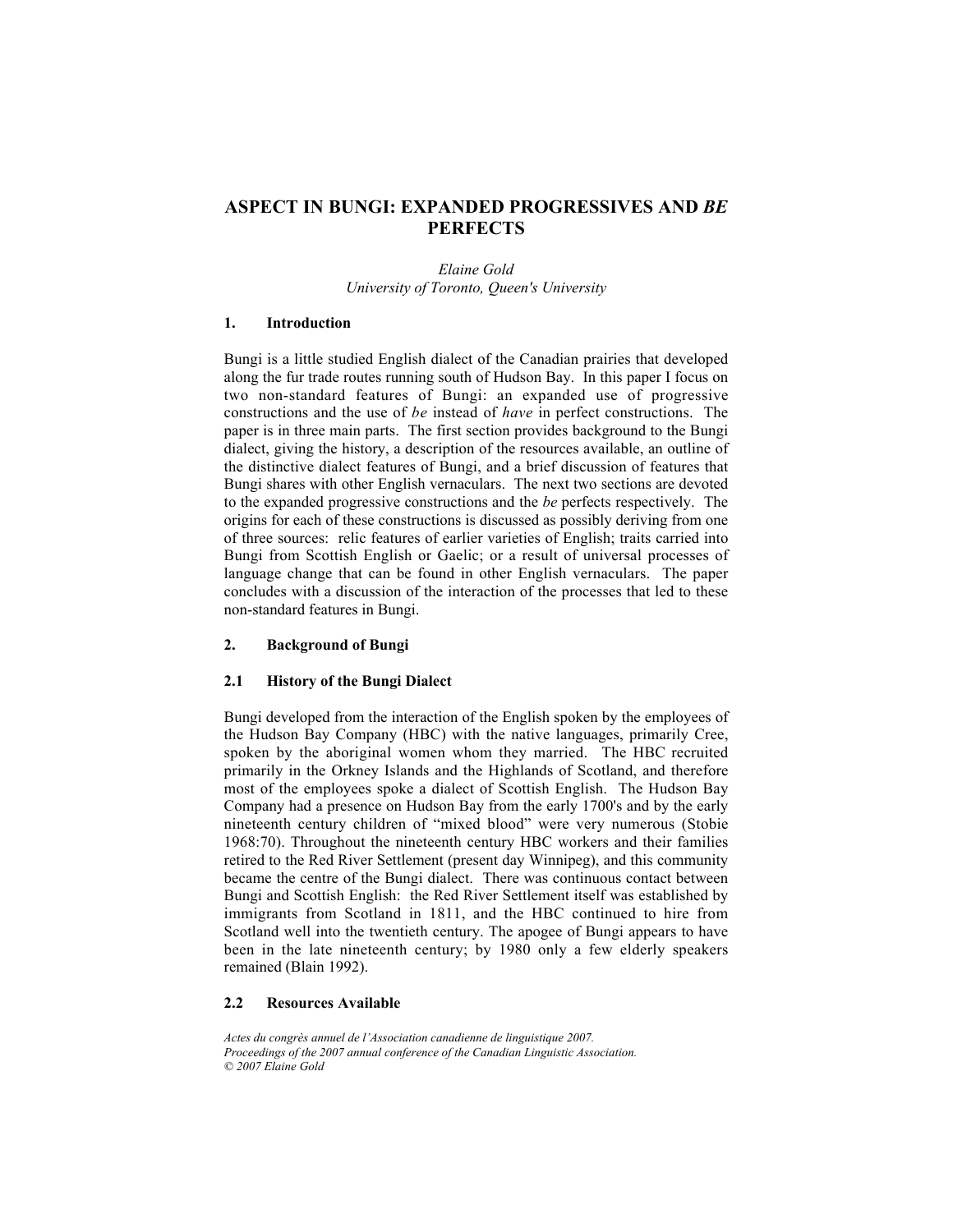The materials for the study of Bungi are very limited, but sufficient to extract the main features of the dialect. The stories told by Francis J. Walters are a valuable resource; an excerpt is provided in Appendix A. Walters was born in 1898 in England, but moved to the Red River Settlement as a child, in 1904, where he became a fluent speaker of Bungi. As an adult he worked as a storyteller, writing and performing stories in Bungi dialect of the lives of the Red River farmers in the late nineteenth century. These stories are available variously on tape (Walters Collection), collected in a text (Walters 1993) and in phonetic transcription (Blain 1992). One other story has been published in Bungi dialect, 'The Shtory of Little Red Ridin Hood' (Scott and Mulligan 1951); a brief excerpt can be found in Appendix B. Portions of interviews with three elderly speakers are provided in Blain's thesis (1992); there are also tapes and transcriptions of speakers with some Bungi traits collected by Stobie in 1965 (University of Manitoba Archives: Stobie Collection). A few further examples of unattributed dialogue can be found in published articles (Scott and Mulligan 1951; Stobie 1968, 1971).

### **2.3 Dialect Features**

Since Bungi is not widely known, I include below a short discussion of its main features. Section 2.3.1 lists some of the more distinctive features of Bungi; Section 2.3.2 lists features in Bungi that are frequently found in other English vernaculars.

# **2.3.1 Distinctive Dialect Features**

The following five characteristics have been noted as salient Bungi features in earlier research (Scott 1951; Stobie 1968, 1971; Blain 1992).

- (a) Lack of contrast between [ß] and [s], resulting in *sot* for 'shot'*, sewer* for 'sure'*, sall* for 'shall' and *shtory* for 'story'.
- (b) Non-standard vocabulary: occasional use of Cree or Scots words such as the Scots *slock* 'extinguish, snuff' or the Cree *apichekwani* 'upside down'.
- (c) No distinction between masculine and feminine third person singular pronouns, leading to usages like *My daughter he is coming*.
- (d) Distinctive rhythm and stress patterns: Stobie notes that both syllables of bi-syllabic words are stressed equally, as in *ca-noe,* and that "the most distinctive characteristic is … the "lilting cadence" (Stobie 1968:74). This lilt is evident in several of Stobie's 1965 taped interviews (Margaret R. Stobie Bungi Dialect Collection).
- (e) Repetition of both noun and pronoun as in *My daughter he is coming* or *I'm just slocked it the light*.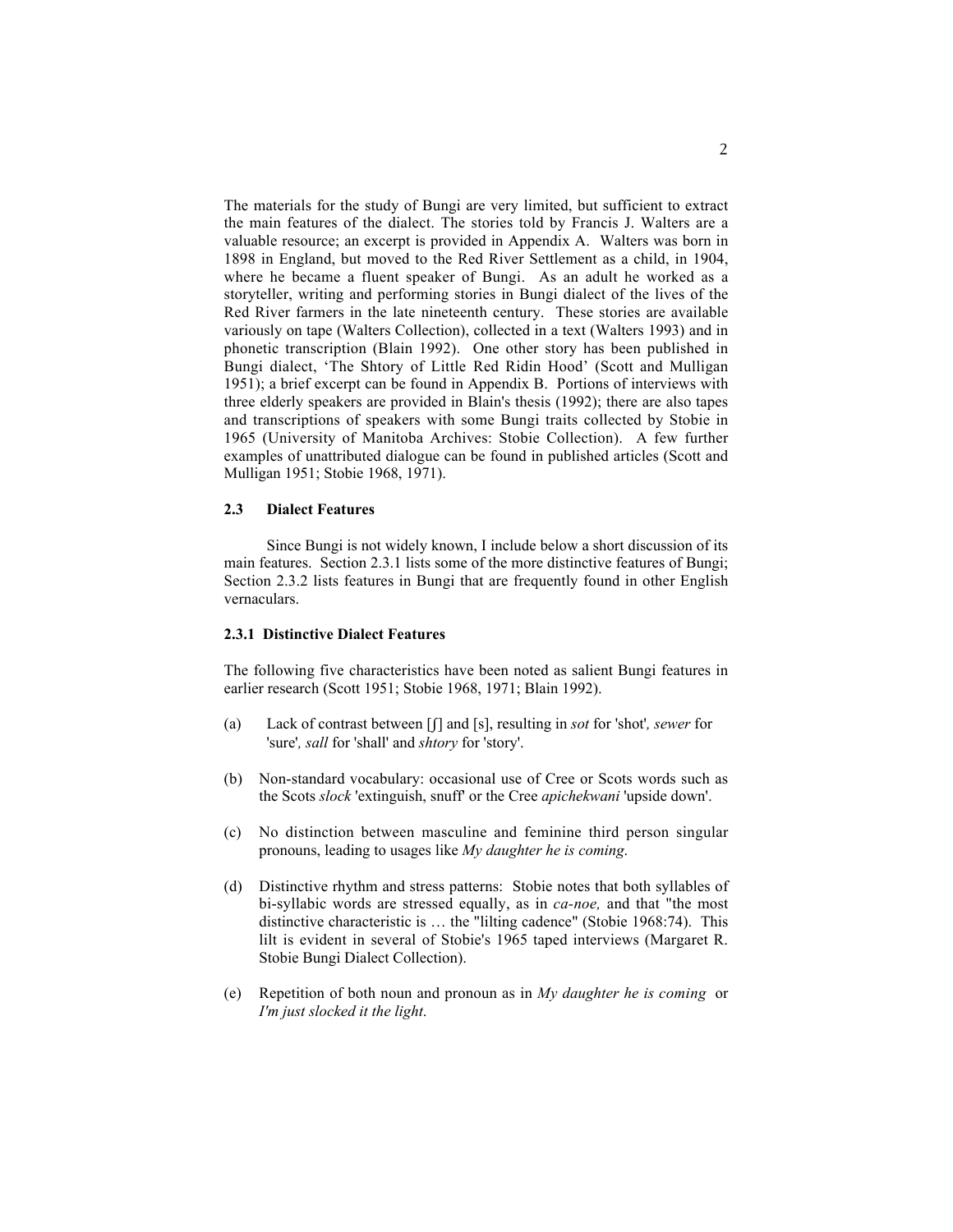#### **2.3.2 Shared English Dialect Features/Vernacular Universals**

Chambers (2003, 2004) discusses the phenomenon of vernacular universals, features shared widely by English dialects that have not necessarily had similar contact patterns or origins. Five of the universals listed by Chambers are attested in Bungi (Gold to appear) and are listed below.

- (a) The pronunciation of final unstressed *–ing* as *-in*: *marnin, feedin, settin, thinkin*.
- (b) Simplification of final consonant clusters: *fers', siken'* (second)*, an'.*
- (c) Non-concord of subject and verb. This can be seen both in the use of *is* or *was* for plural subjects, as in *Times is changed my girl*; and in the use of the suffix *-s* with non-3rd singular subjects, as in *I sez, we talks, we keeps.*
- (d) Devoicing of final stops: *wickit wolf, dock* 'dog'.
- (e) Multiple negation, as in *Nobody can't sleep no more* and *But I never said nothing but*.

# **3. Progressive Constructions**

#### **3.1 Extended Progressives in Bungi**

Progressive constructions are used more frequently, and in more contexts, in Bungi than in standard English. Such non-standard uses are illustrated in the examples below, where the progressive is used to express stative meaning (1), habitual action (2), or a simple past event  $(3) - (6)$ . Examples  $(1) - (3)$  are from Blain (1992:182, 186); examples (4) - (6) from 'The Sthory of Little Red Ridin Hood" (Scott an Mulligan 1951: 44, 45).

- (1) *I'm not wanting a shabby looking purse, my dear*
- (2) *We'd be covering up with wool coats*
- (3) *The old man's been passin away* (passed away)
- (4) *Little Red Ridin Hood's bin thinking* (thought) *it's a good idea*
- (5) *sees bin fallin asleep* (fell asleep)
- (6) *the owld wife's bin dzuympin out* (jumped out)

### **3.2 Extended Progressives in other English Dialects**

An extended use of progressive constructions has been noted in English vernaculars around the world, including: Ottawa Valley English, AAVE (Blain 1992); the Englishes of India, Singapore, Papua New Guinea, West Africa, East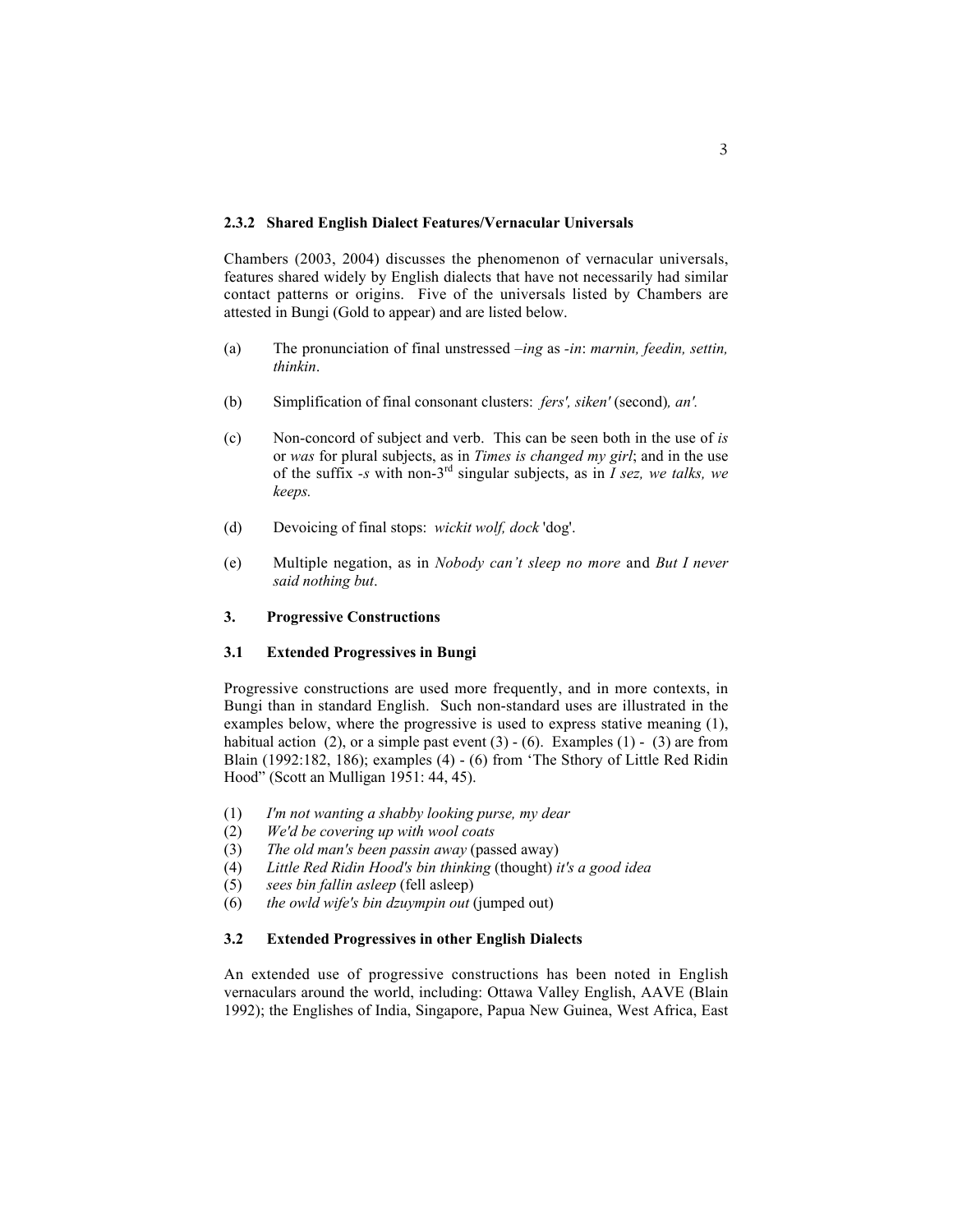Africa, and the Philippines (Platt, Weber & Ho 1984); South African Indian English (Mesthrie 1992) and Scots English (McColl Millar 2007). The sentences in (7) and (8) below show non-standard use of the progressive in Scottish English and Black South African English similar to that found in Bungi. Example (7) from Scottish English (Gachelin 1997:34) illustrates the progressive used to express a present stative meaning, similar to example (1) from Bungi above. In example (8) from Black South African English (Wade 1997) the progressive is used to express a simple past event, which can be compared to the Bungi examples  $(3) - (6)$ .

- (7) *I am wanting to be present I'm needing a cup of tea*
- (8) *I was laughing that time when she was saying it* (I laughed when she said it)

### **3.3 Possible Origins of the Bungi Extended Progressive**

### **3.3.1 Relic Forms of Earlier English**

The formation of the Bungi dialect began in the eighteenth century, and it is therefore possible that non-standard features in Bungi result from the retention of features of earlier forms of English. Lamont (2005) claims that the progressive was frequently used for habitual meanings in Early Modern English, and provides the example in (9).

#### (9) *She is always seeing Apparitions and hearing Death-Watches*

Lamont further argues that progressive constructions were used where standard English uses simple tenses until the early twentieth century. The sentence in (10), which was written by Keats in 1819 (Lamont 2005), illustrates the use of the progressive where contemporary English would use the simple past tense to express the stative meaning.

### (10) *What I should have lent you … was belonging to poor Tom*

#### **3.3.2 Language Contact: Scottish English/Gaelic influence**

The extended progressives in Bungi might have been a result of the retention of similar usage in the Scottish English spoken by the HBC employees. Some of these men spoke Scottish English as their first language; others, the Highlanders, spoke Gaelic as their first language. An extended use of the progressive construction has widely been attributed to the influence of the Gaelic periphrastic present, particularly in discussions of Scottish English (Blain 1992; Görlach 1998; Filppula, Klemola and Paulasta to appear). In Scottish English the progressive form is commonly used for stative verbs, in particular with verbs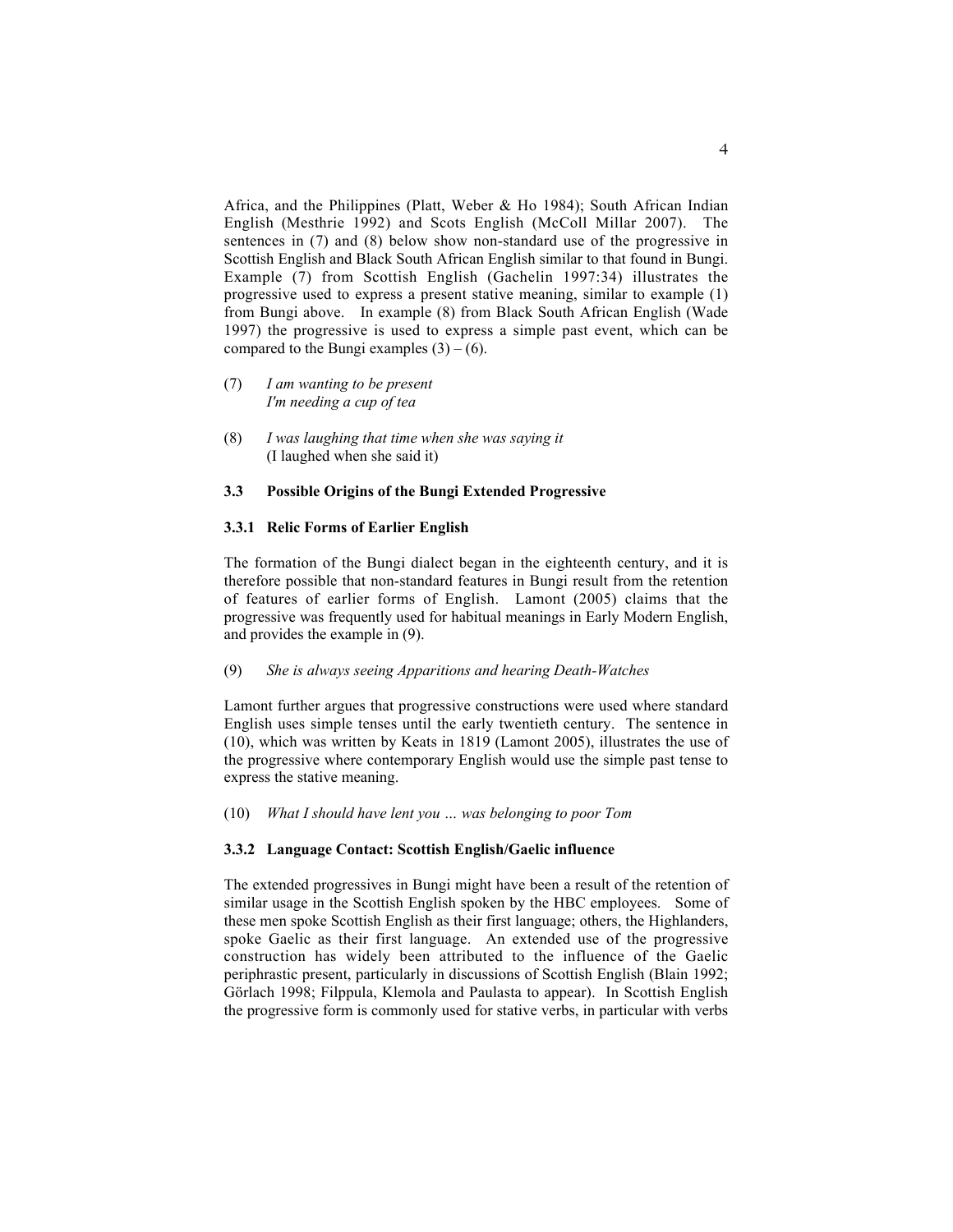expressing a mental activity such as *doubt, forget, hear, mind, think, want* (McColl Millar 2007, Purves 2002), and this extended use was particularly prevalent in Highland speech (Purves 2002). The use of the progressive for the verb *want* as in (1) could reflect the carry over into Bungi of a Scottish English feature.

### **3.3.3 Universal Tendency**

As discussed in Section 2.3.2 above, Bungi shares many traits with English vernaculars worldwide. It has been argued that these vernacular universals arise because of universal language tendencies rather than from language contact or shift (Chambers 2003, 2004; Gold to appear). Extended progressive constructions are so widespread in languages of the world, that they may well result from some yet undefined universal language tendency. The Bungi data cannot be fully explained on the basis of Scottish English influence alone, as Bungi progressives are found with a much wider range of verbs, including such non-stative verbs as *pass away, fall asleep* and *jump* (see examples (3), (5), (6)). Gachelin (1997) attributes an expanded use of the progressive to a prominence in many languages of aspect over tense, and suggests that this may account for the extended use of progressives in so many English dialects around the world.

# **4. Perfect Constructions with** *be*

The following description of Bungi *be* perfects is divided into two parts: in Section 4.1 below I discuss constructions formed from the auxiliary *be* and the past participle *got*; in Section 4.2 I give examples of the auxiliary *be* with other past participles. It should be noted that without live informants it is impossible to distinguish *be* from *have* in the contracted form of the 3<sup>rd</sup> person singular, as they are both pronounced [z] or [s] and written as *s*. For this reason, the examples in (11) (Scott and Mulligan 1951:45) could represent either auxiliary.

(11) *the dahrs bin flying open he's bin so greedy*

I found only one unambiguous *have* auxiliary, shown in (12) (Scott and Mulligan 1951:44). This is a present perfect progressive construction; like the progressive constructions illustrated in examples (3) to (6) above, it is used here to express a simple past meaning, not the perfect and continuous meaning it would have in standard English.

- (12) *Red Riding Hood's mother has been putting* (put) *a bannock*
- **4.1** *be got*

Expressions of the form *be got* are by far the most frequent and salient of the Bungi *be* perfects. *Be got* is found in all persons, in almost all samples of Bungi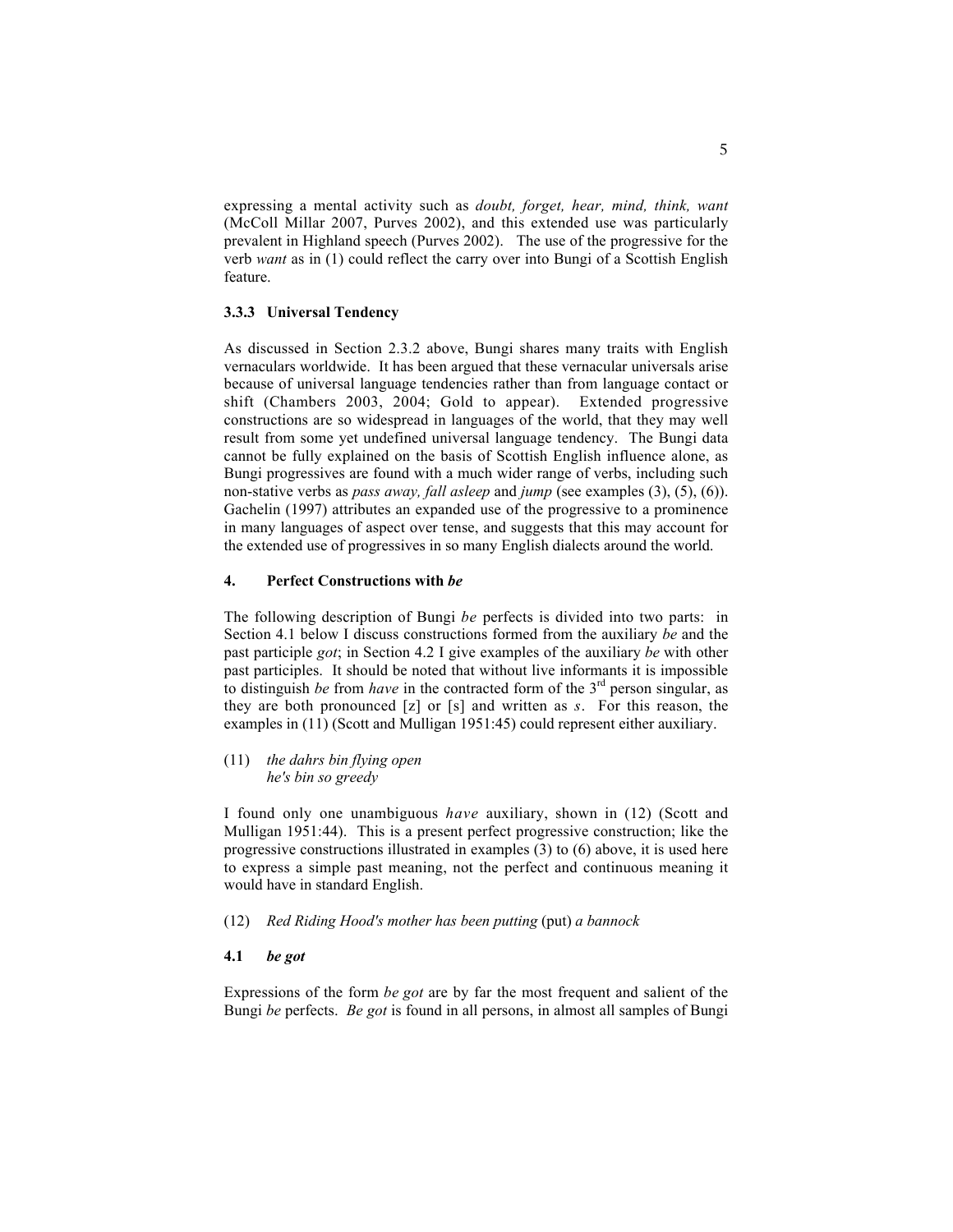speech including stories and informant interviews, and in both positive and negative constructions, as illustrated in examples (13)–(15) (Scott and Mulligan 1951:43) and in (16) – (18) (Blain 1992: 177, 190).

- (13) *I'm got to get back hom, I'm got Jane Mary's bodice on*
- (14) *I'm got the horse tied upset the Hotel*
- (15) *I'm not got that big money*
- (16) *What if they're not got no dolly?*
- (17) *You're not got your fine boyish figure*
- (18) *We're not got no time but*

# **4.2** *be* **+ past participle**

Other than *got,* two past participles that are unambiguously found with the auxiliary *be* are *been* and *slocked* 'extinguish, snuff'. The auxiliary *be* followed by *slocked* is shown in (19) (Scott and Mulligan 1951:43); *be* plus the past participle *been* is found both in the present perfect (20) (Blain 1992:177) and the present perfect progressive (21) (Scott and Mulligan 1951:44).

- (19) *Awe Willie, I'm just slocked it the light*
- (20) *they're not been up to get any*
- (21) *I'm been taking some lunce to my owld grandmother*

# **4.3 Possible Origins of Perfect Constructions with** *be*

#### **4.3.1 Relic Forms of Earlier English**

Perfect constructions with the auxiliary *be* were very common in the eighteenth and nineteenth English (Rydén and Brorström 1987), as were the progressive constructions discussed in Section 3.3.1. However it should be noted that this use of *be* with perfects was a characteristic of intransitive constructions only. Rydén and Brorström calculate that 80% of intransitive perfects used the auxiliary *be* in 1700; this decreased to 60% by 1800 and less than 50% by 1900. They provide many examples with the verb *get*; two from the eighteenth century are shown in(22).

(22) *I am now got as far as my Mare will carry me*. (1703) *They are got married.* (1734)

The *be* perfects of eighteenth and nineteenth century English cannot fully account for the Bungi data since the Bungi examples include, in addition to a few intransitive verbs, many transitive verbs, as evident in examples (14)-(19) above. Not only did Rydén and Brorström include no examples of transitive verbs, there were no examples with the past participle *been* as in the Bungi examples (20) and (21).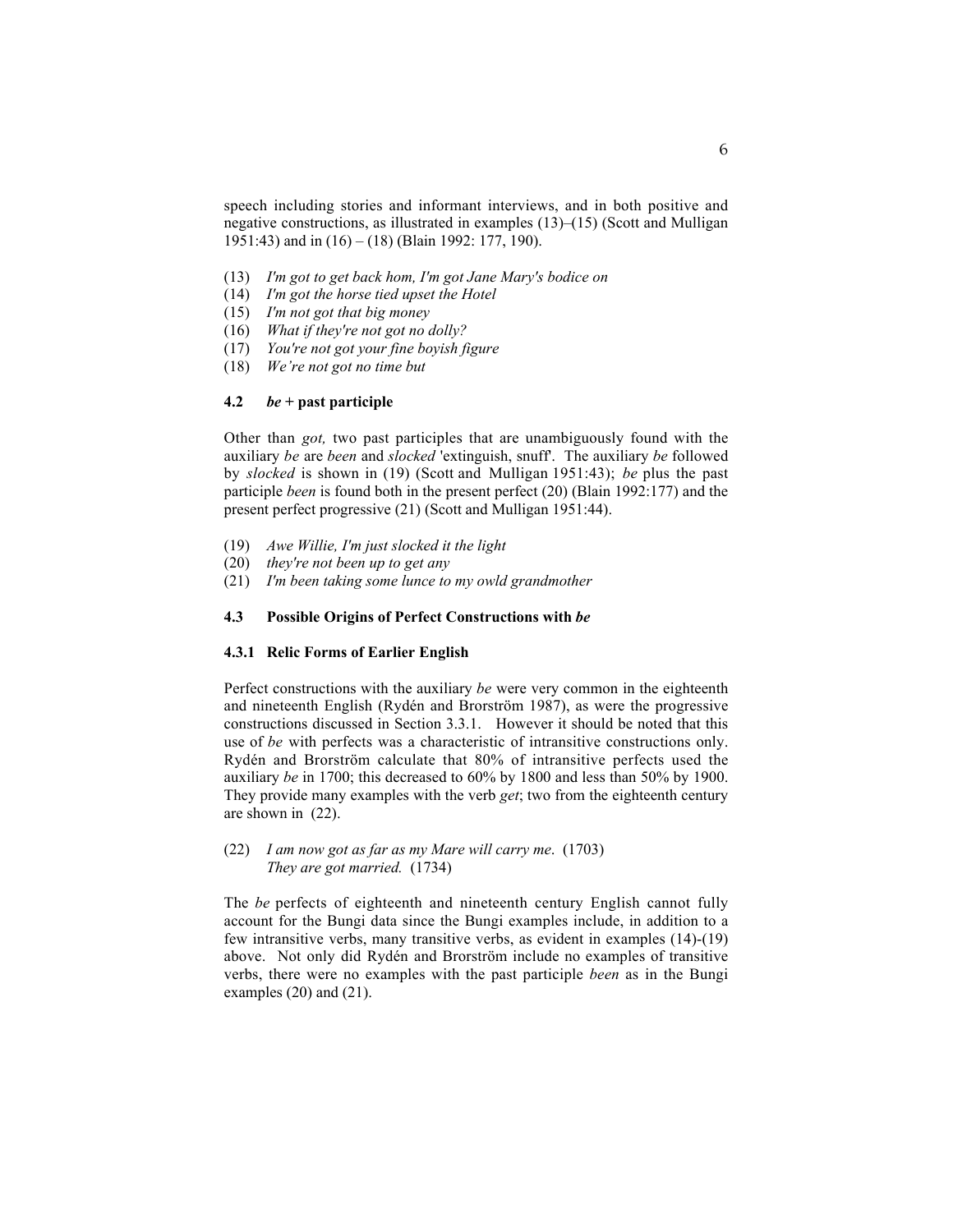### **4.3.2 Language Contact: Orkney English**

As noted in Section 3.3.2 above, extended progressives are a common characteristic of Scottish English and these likely had a direct influence on the development of the Bungi progressives. In contrast, the use of the auxiliary *be* in perfect constructions is not a characteristic of Scottish English in general. However it has been noted as a feature of Orkney and Shetland Island English, as illustrated in the two following quotes:

"The auxiliary verb 'to be' is used in places where English has 'to have', instead of 'I have written' 'I'm written' would be used." (Kay 2006:196)

"Perhaps the most striking structural feature of Shetlandic is the use of *be* as an auxiliary verb in active perfective constructions with all types of verbs." (McColl Millar. 2007:75)

The Hudson Bay Company frequently hired employees from the Orkneys, as noted in the following quotes (Lange 2007:54):

"The Company boats often called at Stromness in Orkney before setting off for Canada"

"today the Company serves as a shorthand to Orcadians for people who left Orkney during this time (the 18th and 19th centuries) "

Blain (1992) suggests Orkney English as a source for the Bungi *be got* perfects and gives the examples in (23) to illustrate the use of the auxiliary *be* with *got* in letters written by Orkneymen in Canada in the 1820's (Blain 1992: 190).

(23) *I am got two geldron* 'children' *I am got not noues to inform you of*

Note that unlike the examples form early modern English in (22), the sentences in (23) show *be got* used in transitive constructions, as is commonly found in Bungi.

### **4.3.3 Universal Tendency: Paradigm Levelling**

Unlike the extended progressive constructions, the use of *be* as an auxiliary for perfect constructions is not found widely in English vernaculars. Thus this particular construction would not be a good candidate for consideration as a vernacular universal. However the expanded use of *be* as an auxiliary can be considered a result of the language internal pressure of paradigm leveling, a process found universally in language change. Further, it is possible that there is a link between the two Bungi phenomena, that the increased use of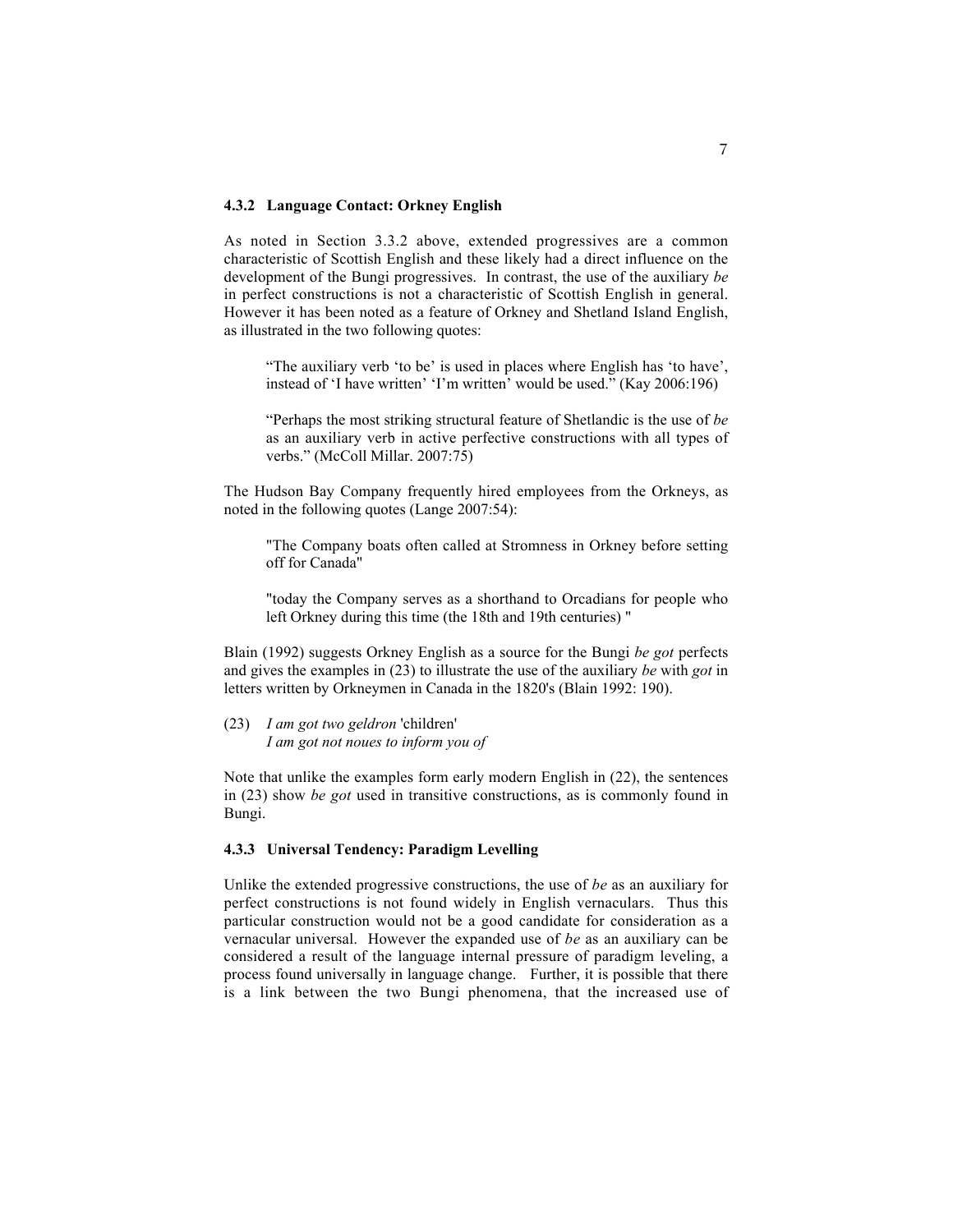progressives led to internal language pressure to prefer *be* as the auxiliary in compound tenses.

The extended use of the progressive construction in Bungi would have resulted in the very frequent use of *be* as an auxiliary, since it always accompanies progressive constructions. The perfect construction is attested much less frequently, so that the incidence of *have* as an auxiliary would have been much less frequent than the incidence of *be.* This could have created an ideal situation for paradigm leveling, where the auxiliary *be* came to be seen as the only auxiliary used in periphrastic verbal constructions. Reanalysis of the  $3<sup>rd</sup>$  person contracted form *–s* in perfect constructions as representing *is* could have further contributed to this internal language change. Standard English can be considered to have leveled in the opposite direction over the past several centuries, from both *have* and *be* perfects to *have* alone. As noted in Section 4.3.1 above, the use of *be* as an auxiliary in intransitive perfects had been very common, but fell precipitously over the past 300 years. In modern English these two auxiliaries have come to be associated with aspectual differences: *be* used for the imperfective aspect with progressive constructions, and *have* with perfective aspect with perfect constructions. It appears that Bungi does not associate aspect with the auxiliary per se: *be* is used both for a perfective meaning, as in (19) and for imperfective, as in (1).

# **5. Discussion**

Three sources have been discussed as possible origins for the two non-standard verbal constructions in Bungi: earlier varieties of standard English; influence from other languages or dialects (Scottish English, Orkney English, Gaelic); and universal language processes. None of these factors on its own can account completely for the distinctive Bungi constructions. It must therefore be concluded that multiple factors have contributed to the development of these Bungi constructions.

Bungi began its development in the eighteenth century and could have retained features of standard English of that time that have not been retained in contemporary standard English. I have shown that both the expanded progressive and *be* perfects are found in earlier English varieties and this factor must therefore be considered relevant to an analysis of the Bungi constructions. Secondly, Bungi speakers were primarily of Scottish descent, with many of the first speakers originating in the Orkney Islands or the Scottish Highlands. It is therefore likely that common Scots vernacular features or specific Orkney or Highland features could have been carried over into Bungi. I have shown that *be* perfects have been noted as a trait of Orkney English and expanded progressives characteristic of Scottish English in general and of Highland speech in particular. The expanded progressives in Scots vernacular are widely attributed to Gaelic influence; there could have been further influence of Gaelic on Bungi in Canada since many of the Hudson Bay Company employees from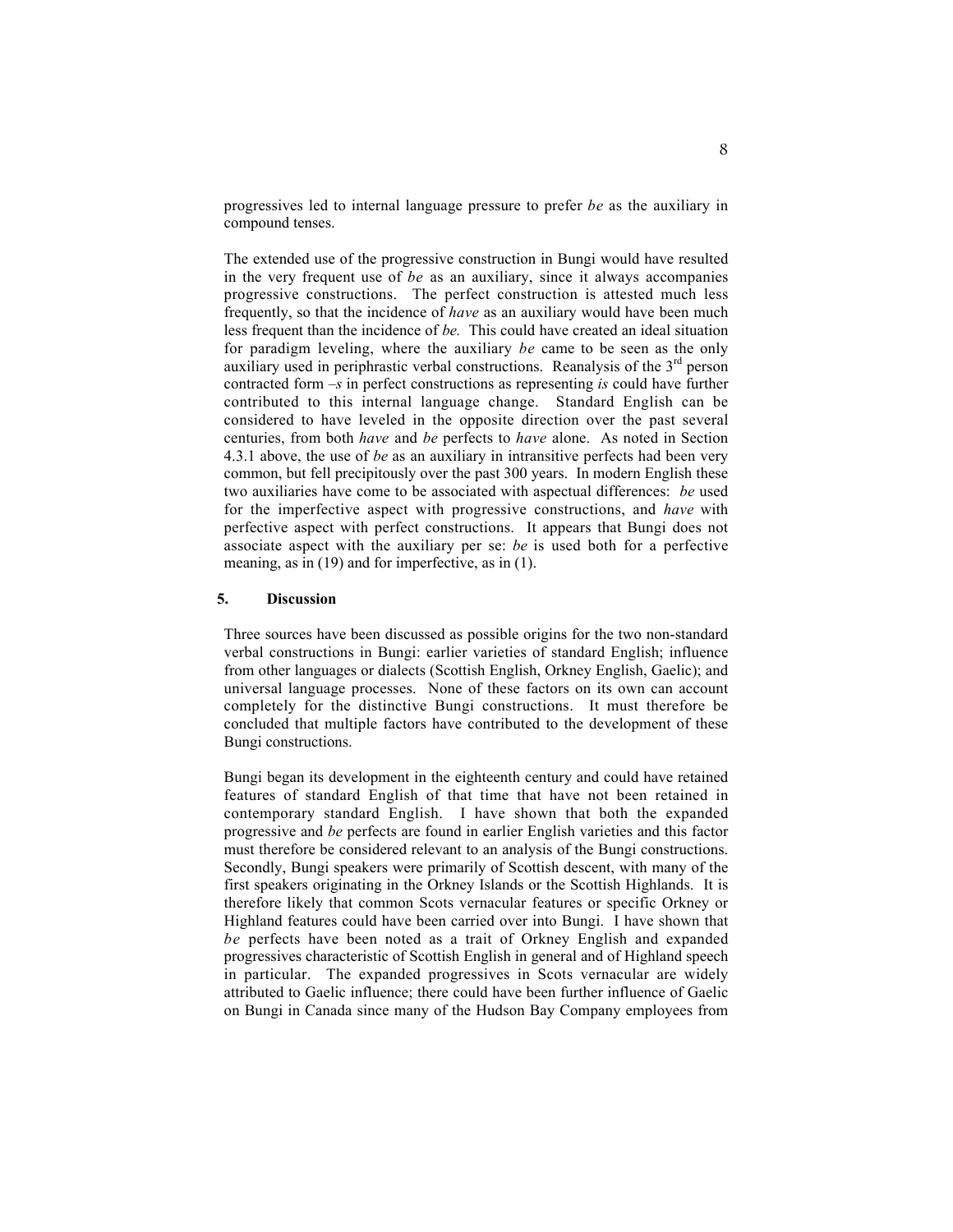the Highlands had Gaelic as their first language and continued to use it in Canada. There is evidence that Gaelic was in use in Red River area into the twentieth century (Stobie 1968:74). Therefore, this factor of language contact is essential in understanding the origin of these Bungi constructions.

The third and final consideration is universal language tendencies. It was shown above that expanded progressives are found in English vernaculars around the world; this suggests some universal tendency that leads to a preference for progessive constructions. The universal process of paradigm leveling must be considered in any account for the Bungi *be* perfects as well.

I conclude then that none of these factors is sufficient alone to account for the Bungi facts, but that all three have contributed to the development of these Bungi constructions. Other scholars have suggested that multiple factors must be considered in analyzing language change. With respect to expanded progressives, Filppula, Klemola and Paulasta (to appear) have argued that the expanded progressives in regional British dialects arise both from vernacular universals and from Celtic influence.

#### **6. Conclusion**

The Bungi dialect provides fascinating data concerning the nature of language change. The creation of Bungi brought together eighteenth century English, dialects from different parts of Scotland and influences from Native Canadian languages, primarily Cree. In this paper I have argued that multiple factors must be considered in tracing the source of nonstandard dialect features of Bungi – features of standard English of earlier centuries, features of dialects from different parts of Scotland, and universal language tendencies. I claim that all of these factors have contributed to the non-standard Bungi extended progressives and *be* perfects. The influence of the Native Canadian substrata has not been considered for these two constructions and offers an interesting path for future research.

### **References**

- Blain, Eleanor. 1992. The Bungee Dialect of the Red River Settlement. M.A. Thesis. University of Manitoba, Winnipeg.
- Blain Collection. Department of Archives and Special Collections, Elizabeth Dafoe Library, University of Manitoba.
- Chambers, J.K. 2004. Dynamic Typology and Vernacular Universals. In: Bernd Kortmann (ed.), *Dialectology Meets Typology: Dialect Grammar from a Cross-Linguistic Perspective*, Berlin, 127-145. New York: Mouton de Gruyter.

Chambers, J.K. 2003. *Sociolinguistic Theory.* Oxford: Blackwell.

Filppula, Markku, Juhani Klemola and Heli Paulasta. to appear. Digging for roots:

universals and contacts in regional varieties of English. *Proceedings of 2006 World Englishes Conference:: Vernacular Universals vs. Contact-Induced Change.* University of Joensuu Research Station, Mekrijärvi, Finland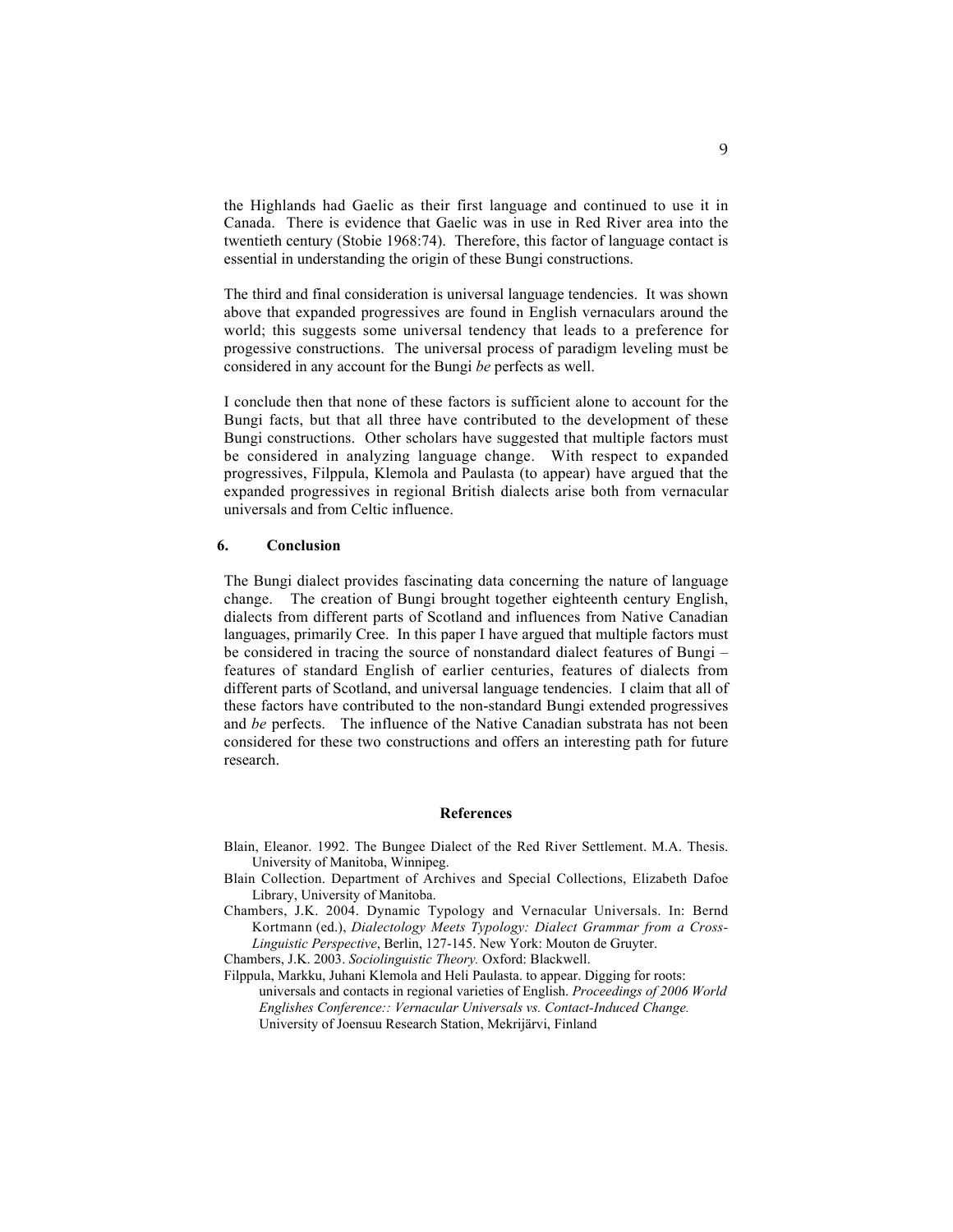- Gachelin, Jean-Marc. 1997. The progressive and habitual aspects in non-standard Englishes. In: Edgar W. Schneider (ed.). *Englishes Around The World. Volume 1: General Studies, British Isles, North America,* 33-46.
- Gold, Elaine. to appear. The Case of Bungi: Evidence for Vernacular Universals. *Proceedings of 2006 World Englishes Conference:: Vernacular Universals vs. Contact-Induced Change.* University of Joensuu Research Station, Mekrijärvi, Finland
- Görlach, Manfred. 1998. *Even More Englishes: Studies 1996-1997*. Amsterdam/Philadelphia: John Benjamins.
- Görlach, Manfred. 2002. *Still More Englishes.* Amsterdam/Philadelphia: John Benjamins. Kay, Billy. 2006*. Scots: The Mither Tongue*. Edinburgh: Mainstream Publishing.
- Lamont, George. 2005. The Progress of English verb Tenses and the English Progressive. http://www.chass.utoronto.ca/~cpercy/courses/6362-lamont.htm
- Lange, Michael A. 2007. *The Norwegian Scots: An Anthropological Interpretation of Viking-Scottish Identity in the Orkney Islands*. Lewiston: The Edwin Mellen Press.
- Margaret R. Stobie Bungi Dialect Collection. Department of Archives and Special Collections, Elizabeth Dafoe Library, University of Manitoba.
- McColl Millar, Robert. 2007. *Northern and Insular Scots*. Edinburgh: Edinburgh University Press.
- Mesthrie, R. 1992. *English in Language Shift*. Cambridge: Cambridge University.
- Platt, J., H.Weber, and M.L. Ho. 1984. *The New Englishes.* London: Routledge and Kegan Paul.
- Purves, David. 2002. *A Scots Grammar.* The Saltire Society, Edinburgh.
- Rydén, Mats and Sverker Brorström. 1987. *The Be/Have Variation with Intransitives in English.* Stockholm: Almqvist & Wiksell.
- Scott, S. Osborne and D.A. Mulligan. 1951. The Red River Dialect. *The Beaver* 282:42- 45.
- Stobie, Margaret. 1968. Backgrounds of the Dialect Called Bungi. *Historical and Scientific Society of Manitoba Transactions* III-24: 65-75.
- Stobie, Margaret. 1971. The Dialect Called Bungi. *Canadian Antiques Collector* 6:20.
- Wade, Rodrik. 1997. Arguments for Black South African English as a distinct 'new' English. Fourth International Conference on World Englishes.
	- http://www.und.ac.za/und/ling/archive/wade-03.html
- Walters Collection. Department of Archives and Special Collections, Elizabeth Dafoe Library, University of Manitoba.
- Walters, Frank. 1993. *Pieces of the Past: A Collection of Tales of the Old Red River.* Winnipeg: Bindery Publishing House.

### **Appendix A**

**Excerpts from 'This is What I'm Thinkin'** by Francis J. Walters (my rendering of phonetic transcription in Blain 1992: 228-245)

It's kinda darty out this marnin, so after feedin hup at the stable, I was settin along the stove havin a warm and dunin mi siken plate of bustin\* and thick cream. It's a little on the barnt side, I thought. I hope see has better luck with 'er nets batch an' not to barn it so muts.

This is what I'm thinkin -- when all ass once there comes a knock on the dur, so I sez to the Missus, "see who's that." An' this is my neighbour, Jamesie, now, so I sez to him, "Come, sit in, there's lots of tea." But right away 'e sez to me, "I'm